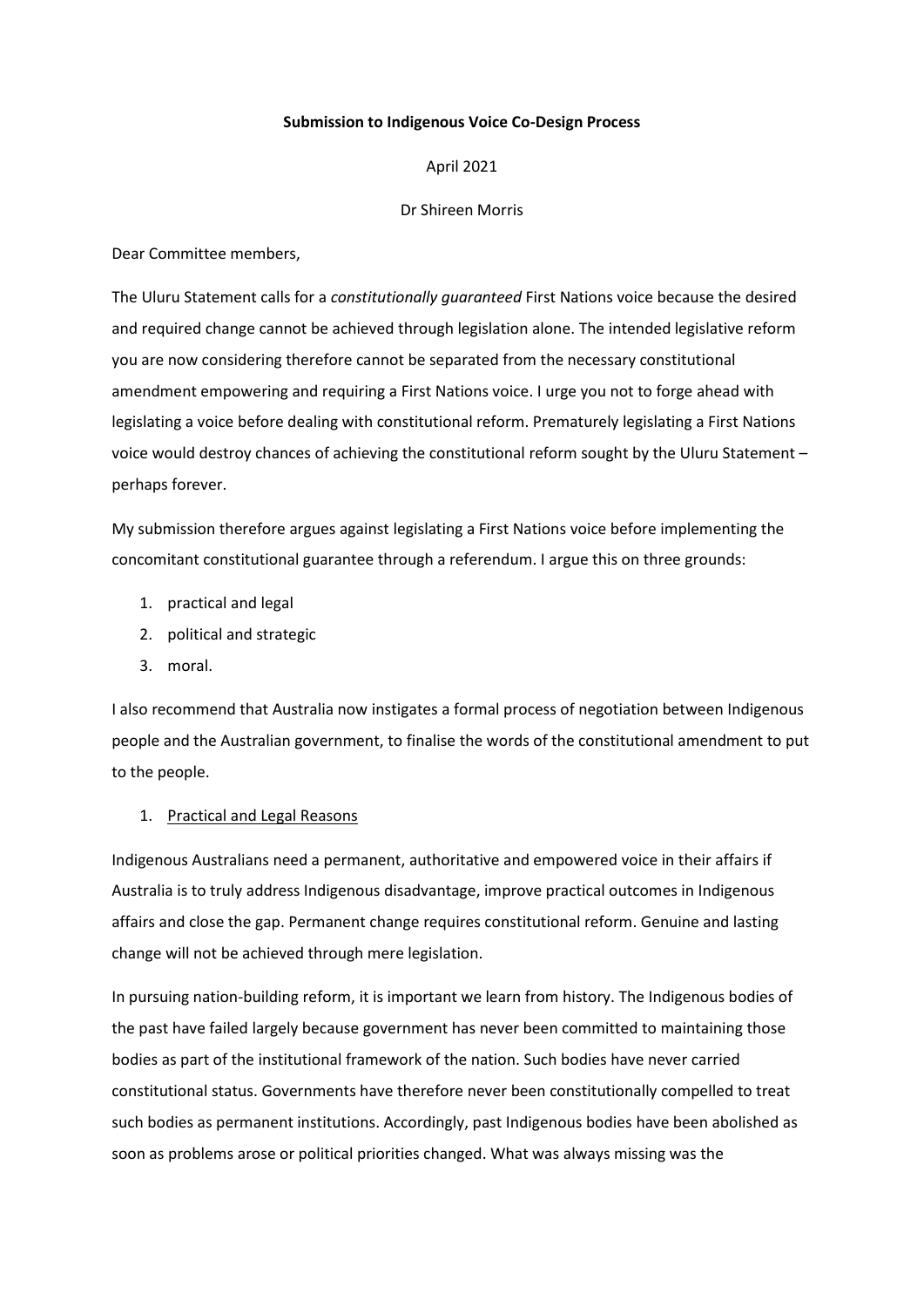constitutional hook: the constitutional guarantee that the institution will always exist; the constitutional promise that Indigenous voices will always be heard in their affairs.

The list of failed, non-constitutional Indigenous bodies in Australia is therefore long. The Aboriginal and Torres Strait Islander Commission (ATSIC) was a merely legislated body that was enacted by Labor with high hopes, then later abolished by the Liberal government with ALP support. The National Congress of Australia's First Peoples intended to fill the gap left by ATSIC, but it was a private corporation without legislative or constitutional underpinning. It folded due to lack of funding. Earlier, there was the National Aboriginal Consultative Committee (NACC,1972-1977) and the National Aboriginal Conference (NAC,1977-1985). At the state and territory levels, there are many more such bodies. Is this current co-design process going to add yet another example to this depressing list of disappearing Indigenous institutions? Lacking constitutional underpinning, a First Nations voice would always be vulnerable to abolition. It would inevitably be transient, just like the Indigenous bodies of the past. A constitutional guarantee is required to ensure the permanency of the institution.<sup>1</sup>

Constitutional underpinning is also crucial to ensure effectiveness as an independent advisory and consultative institution. A merely legislated voice would lack the authority and confidence that would come from constitutional status and permanency. A constitutional institution carries the blessing of the Australian people, generated through a referendum. This popular endorsement will help imbue the institution with the permanency, authority and status required for it to effectively fulfil its role. Lacking constitutional underpinning, the voice's representatives would always be worrying about potential abolition of the institution. Their advocacy and advice could never be frank and fearless – they would be too concerned about keeping the government of the day on side, to avoid the body being dismantled. This would stymie the honest discussion needed to improve outcomes and close the gap. It would render the voice impotent and ineffective.

Only inclusion in the Constitution through a national referendum can ensure a First Nations voice carries the necessary authority, status and permanency. Constitutional permanency together with legislative flexibility would allow the institution to evolve and improve over time. But while legislative flexibility is necessary, constitutional underpinning is crucial for success.

 $1$  The Inter-State Commission, which has not operated for most of Australia's history despite being mandated under s 101 of the Constitution, can readily be distinguished from the proposed constitutional voice. For full discussion see Shireen Morris, *A First Nations Voice in the Australian Constitution* (Hart Publish 2020) 255-262; Shireen Morris, 'A Constitutional Duty for Parliament to Consult with Indigenous Peoples' (2015) 26 *Public Law Review* 166, 186-189.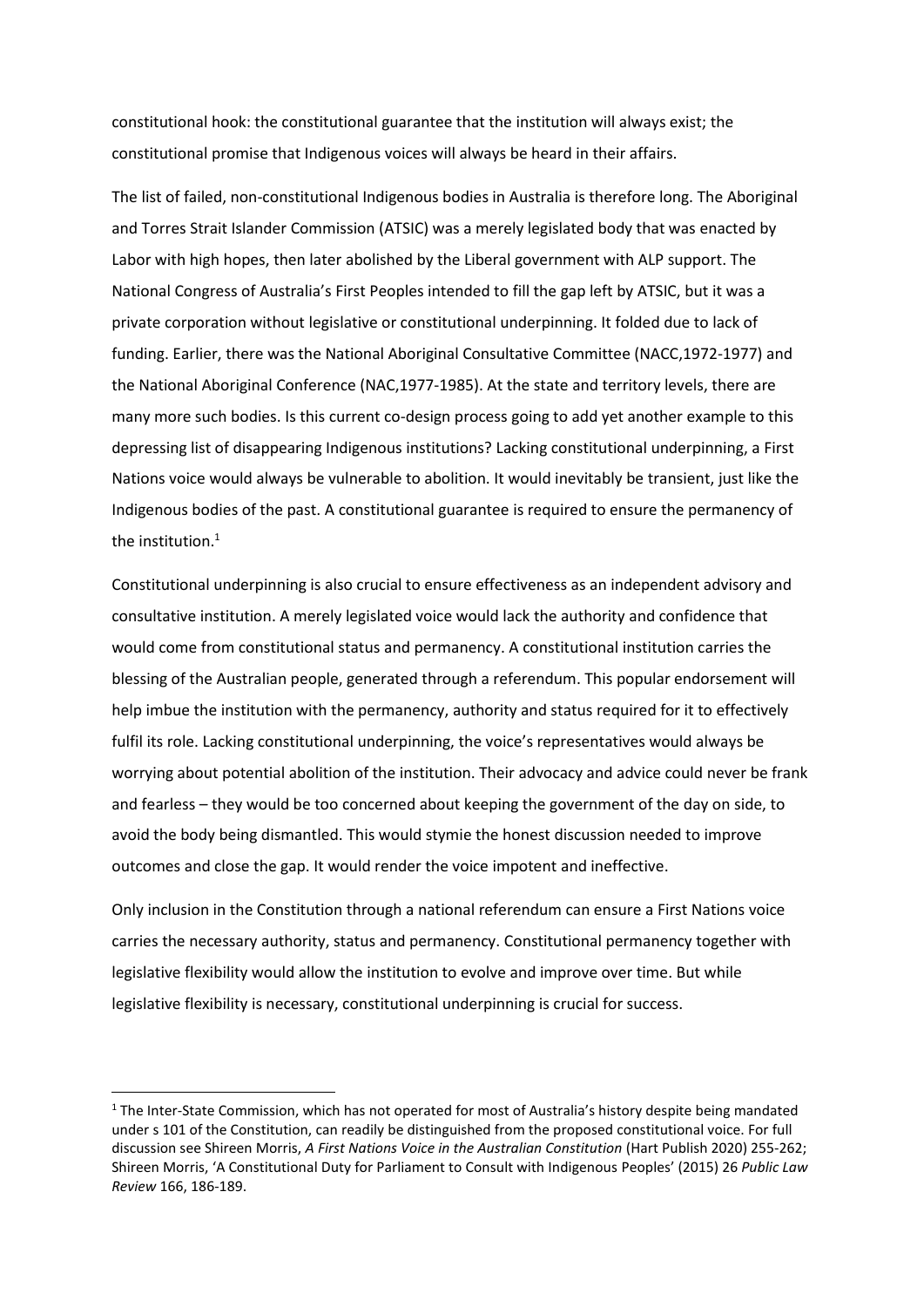## 2. Political and Strategic Reasons

Legislating a First Nations voice before implementing the concomitant constitutional guarantee through a referendum would destroy chances of achieving the necessary constitutional amendment. Legislating first is bad strategy if constitutionalisation is the ultimate aim – which it must be.

Prematurely legislating a voice would confuse the Australian people and dissipate the momentum and productive tension currently driving the public campaign for a constitutionalised voice. Currently, there is a gap that the public can see needs to be filled. But legislating a voice without constitutional amendment will totally muddy the issue: the institution's existence will ostensibly negate the need for constitutional reform. Opponents would point to the legislated institution to argue that no constitutional amendment is needed because an Indigenous voice already exists. They would also inevitably highlight imperfections in the institution (for no institution is perfect) to contend that it is not worthy of constitutional recognition. Individuals on the legislated voice would become targets for constitutional no-campaigners. This would put immense pressure on its representatives. It would be setting the institution up to fail.

Legislating a First Nations voice before a referendum to implement the concomitant constitutional guarantee will therefore substantially *decrease* chances of referendum success. It would whittle away public support. Yet currently, Australians do support a constitutionally guaranteed voice. A 2017 Omnipoll showed 61 per cent of Australians would vote 'yes' to the proposal<sup>2</sup> and a February 2018 Newspoll showed 57 per cent support.<sup>3</sup> By July 2019, research showed support at 66 per cent,<sup>4</sup> despite opposition from government. By November 2020 that figure had grown to 81%.<sup>5</sup> Research in

<sup>2</sup> Calla Wahlquist, 'Most Australians Would Support Indigenous Voice to Parliament Plan that Turnbull Rejected', *The Guardian* (online 30 October 2017) <https://www.theguardian.com/australianews/2017/oct/30/most-australians-support-indigenous-voice-to-parliament-plan-that-turnbullrejected>

<sup>3</sup> Simon Benson, 'Bill Shorten Raising Voice a Winner With Voters: Newspoll' *The Australian* (online20 February 2018) <https://www.theaustralian.com.au/nation/bill-shorten-raising-voice-a-winnerwith-voters-newspoll/news-story/3d6ee299780b7ac6901df9ccdfa16cc5>.

<sup>4</sup> Katherine Murphy, 'Essential Poll: Majority of Australians Want Indigenous Recognition and Voice to Parliament', *The Guardian* (online 12 July 2019) <https://www.theguardian.com/australianews/2019/jul/12/essential-poll-majority-of-australians-want-indigenous-recognition-and-voice-toparliament>. Earlier, in May 2019, research showed 64% support: Isabella Higgins and Sarah Collard, 'Federal Election 2019: Vote Compass Finds Australians Are Ready to Back Indigenous "Voice to Parliament"', *ABC News* (online 3 May 2019) <https://www.abc.net.au/news/2019-05-03/votecompass-federal-election-voice-to-parliament/11071384>.

<sup>5</sup> Lorena Allam, 'More Australians want an Indigenous voice protected in constitution, survey suggests', *The*  Guardian (online 30 November 2020) <https://www.theguardian.com/australia-news/2020/nov/30/moreaustralians-want-an-indigenous-voice-protected-in-constitution-survey-suggests>.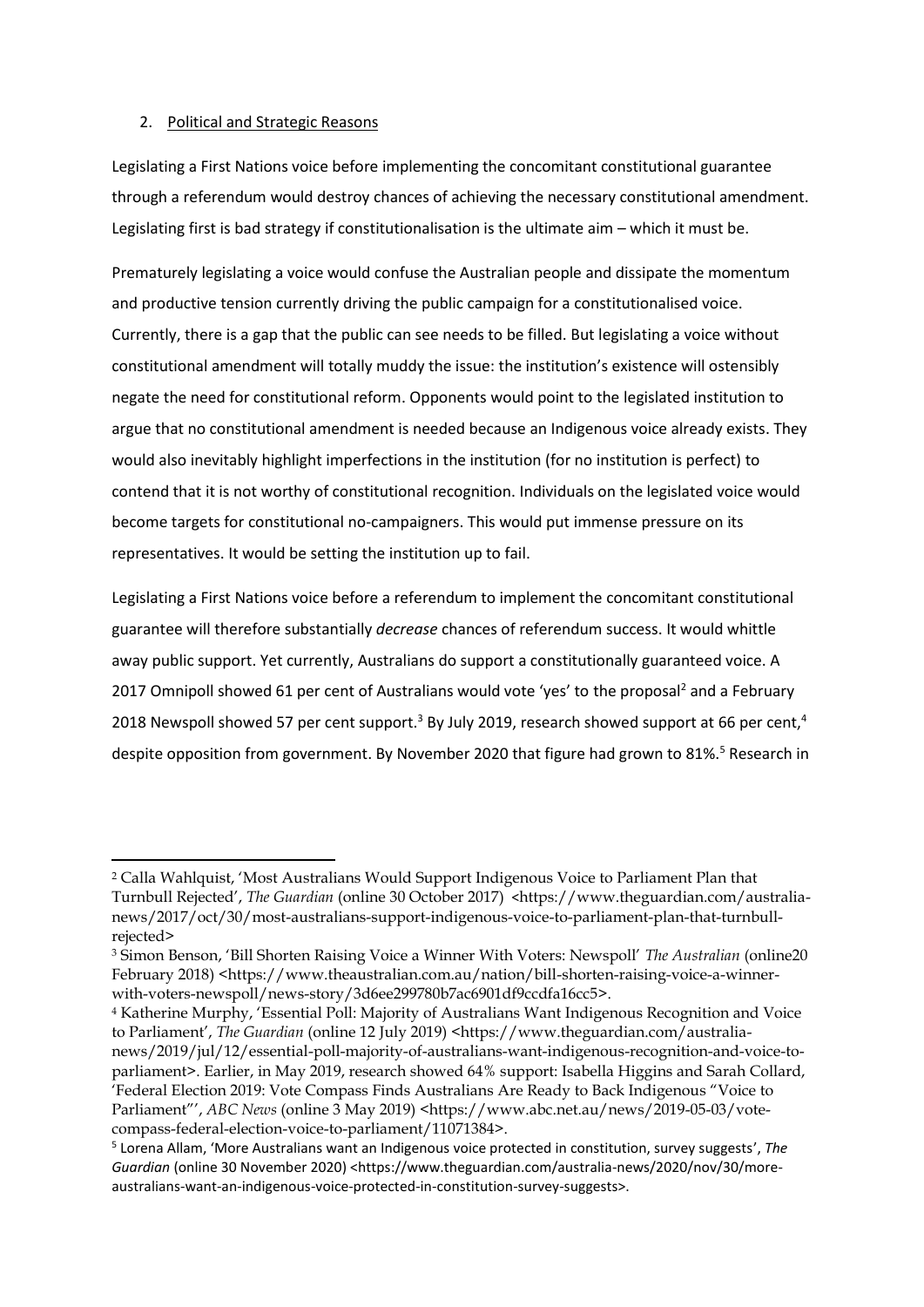2021 shows that more Australians support a constitutionalised First Nations voice, than a body enacted merely by legislation.<sup>6</sup>

Support continues to grow across the political spectrum. Notably, in the same sex marriage postal survey around 60% of Australian voted 'yes', with the Prime Minister advocating *for* marriage equality. In the Indigenous recognition debate, research now shows that around 80% of Australians would vote 'yes' to a First Nations constitutional voice, despite past government negativity. With positive leadership, this support would be higher. But prematurely legislating a voice will dissipate the growing public support and momentum for a referendum.

# 3. Moral Reasons

The Australian Constitution is a power sharing compact that established for Indigenous peoples a position of perpetual powerlessness. The compact of 1901 united the historic political communities – the former colonies – to create Australia, but it did not include the most ancient of political communities – the First Nations. The Constitution ensures that even the smallest former colonies are guaranteed a voice in their affairs, notwithstanding variations in population size. That is why the Constitution guarantees Tasmanians an equal voice in the Senate, under s 7. There are more Indigenous Australians than Tasmanians. Is it really too much to ask, therefore, to give the First Nations a constitutionally guaranteed voice – not a veto – in their own affairs?

The Uluru Statement makes a modest and constitutionally congruent request. As such, merely legislating a First Nations voice, without the required constitutional commitment, would be an insult to the Uluru Statement and to the First Nations of this country who have for so long waited for just recognition. An institution representing the voices of the First Nations has a rightful place in the Australian Constitution.

Legislating a First Nations voice to 'road-test' it before it is put to a referendum would be akin to forcing Indigenous people to audition for their rightful place in Australia's Constitution. After so many decades of exclusion, discrimination and non-recognition, this is totally unfair. It is unconscionable to ask Indigenous Australians to prove their worthiness before the nation affords them a constitutionally recognised voice in their own affairs.

<sup>6</sup> Australian Constitutional Values Survey, 2021:

https://www.cqu.edu.au/ data/assets/pdf file/0021/190092/australian-constitutional-values-survey-[2021.pdf](https://www.cqu.edu.au/__data/assets/pdf_file/0021/190092/australian-constitutional-values-survey-2021.pdf)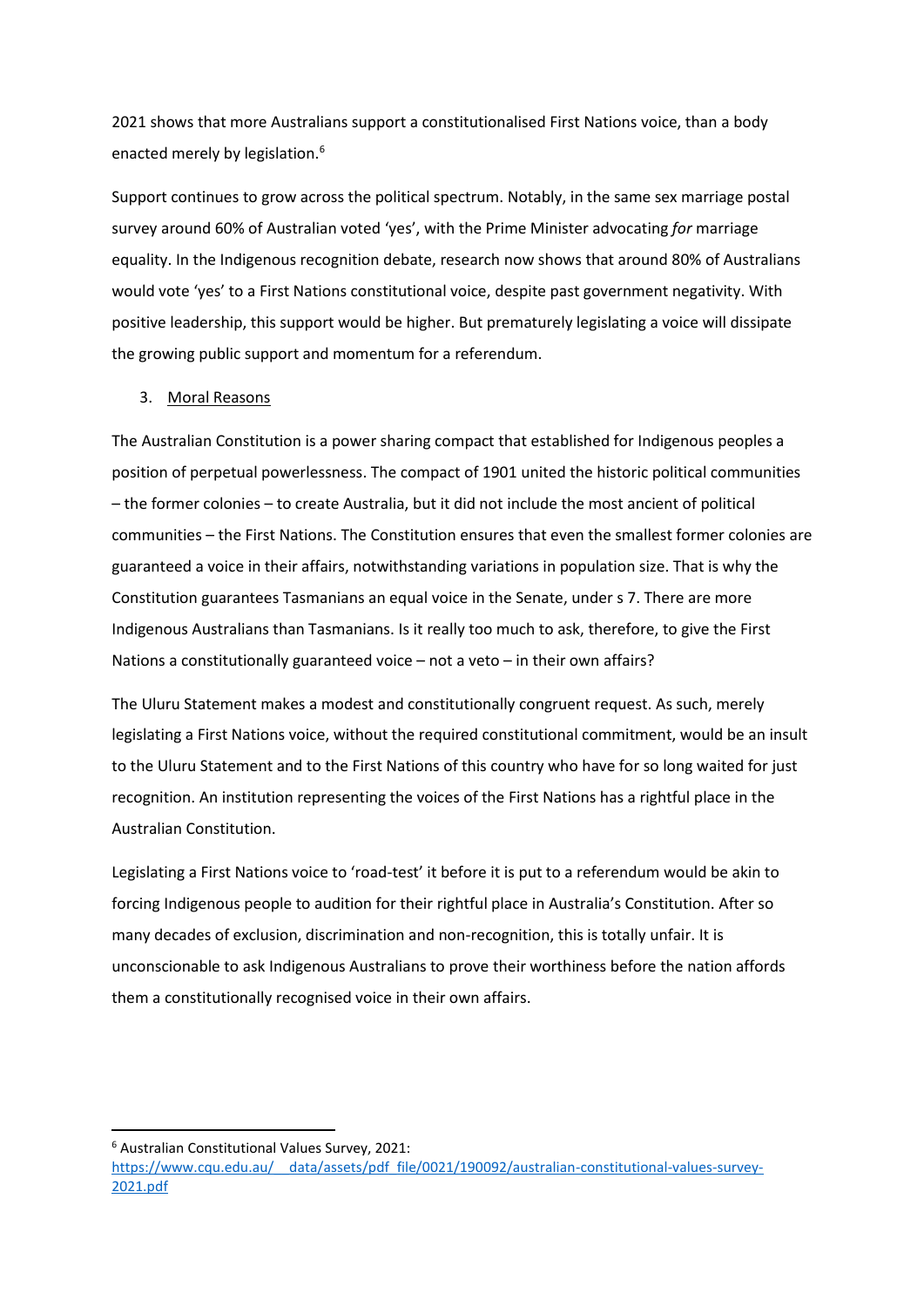## Proposed Process to Finalise the Words of a Constitutional Amendment

The current co-design process is doing important work. After the design of a First Nations voice is finalised, the legislation should be drafted but not enacted.

As soon as is practicable, concurrently with the co-design process if possible, the government should instigate a formal process to finalise the words of the constitutional amendment. A Drafting Committee should be established by the government and the opposition, in bipartisan co-operation. The Committee should be made up of Indigenous and Non-Indigenous experts who have been involved in the Indigenous constitutional recognition debate, who have appropriate knowledge, expertise and experience of the many options for constitutional amendments with respect to a First Nations voice. Members should be chosen in bipartisan fashion, through a process of nominations and applications. Positions should be filled on the basis of experience and merit and ensuring fair gender and ethnic balance reflecting the diversity of Australia.

The Committee should develop three contrasting options for constitutional drafting guided by the Referendum Council's parameters. Therefore, each option should aim to

- give effect to the Uluru Statement's call for a constitutionally guaranteed First Nations voice
- respect parliamentary supremacy through non-justiciability and avoidance of any veto
- minimise legal uncertainty
- should not constitute a third chamber of Parliament.

Each proposed amendment option should fulfil Indigenous aspirations by constitutionally empowering Indigenous voices to be heard in their affairs, while upholding the Australian Constitution and addressing government's concerns.

After the Committee puts forward its contrasting options for constitutional drafting, there should be a process of formal negotiation between Indigenous leaders and multiparty political representatives, to ensure the arising amendment carries multiparty support. The Indigenous representatives would include the Indigenous members of the Drafting Committee, plus other Indigenous people by application, chosen on the basis of merit by the Indigenous members of the Committee.

A retired judge could be appointed to oversee the negotiation process, to act as a mediator and facilitator. The negotiation process should use the Committee's options as a guide to stimulate discussion, but should not be limited by those options if different ideas emerge through the negotiations. Through this negotiation process, the parties should come to an agreement on the words of the amendment to be put to referendum.